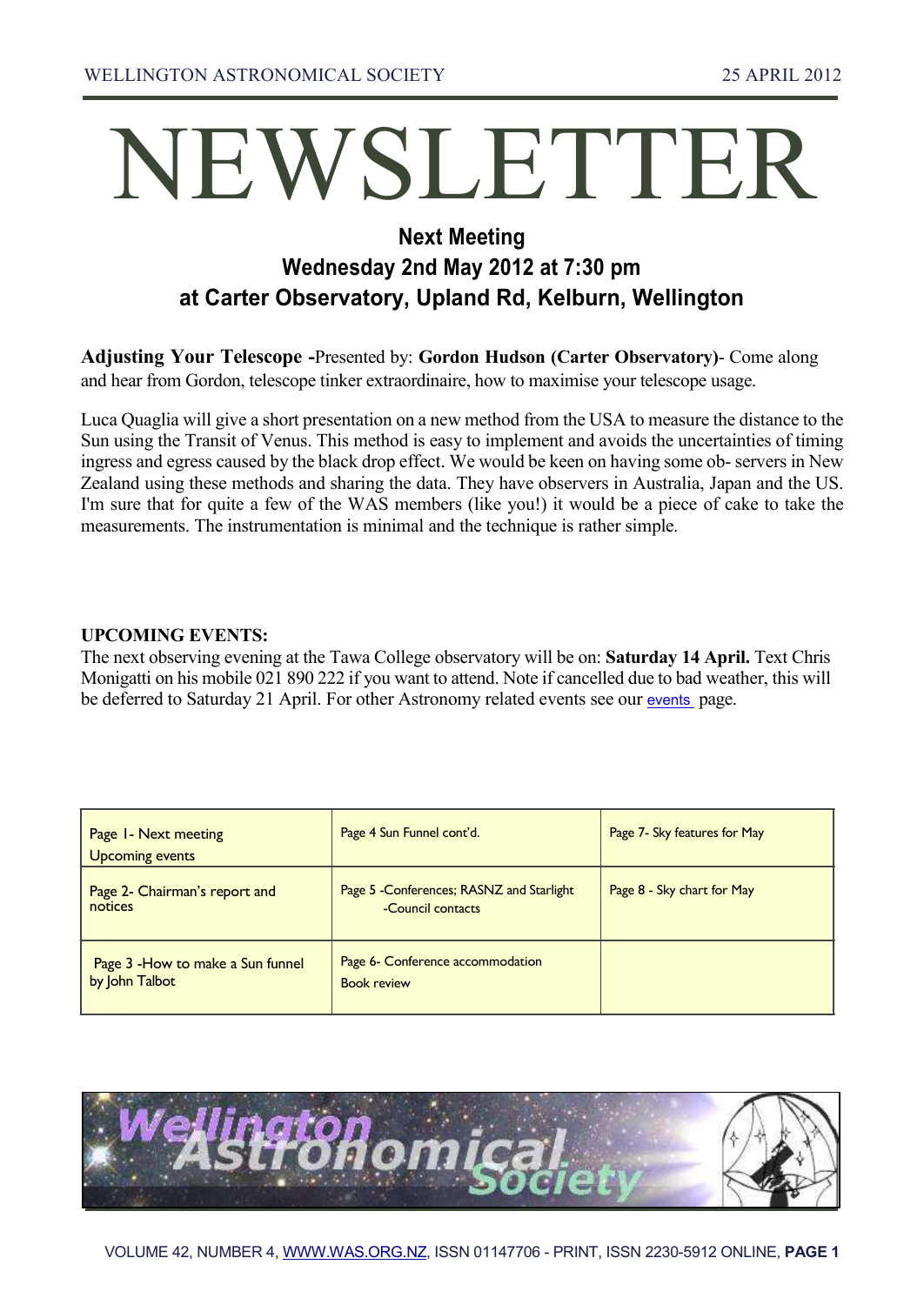#### **Chairman's Report for May 2012**

**The last meeting on Wednesday April 4thth was by Emeritus Prof. John Harper of Victoria University.** He described explained the reason for the importance of observing the Transit of Venus in the  $17<sup>th</sup>$  and  $18<sup>th</sup>$  centuries which was to establish the size of the Solar System and specifically the distance of Earth from the Sun. Many countries spent huge sums in sending expeditions around the World to make the observations at widely separated locations. Hence Capt Cook's voyage to Tahiti for the 23 April 1769 transit and later transit of Mercury in New Zealand. John explained the two main methods of measuring the parallax that were used. He also described his observations in 2004 while at Cambridge University.

**WAS has sold out of the RASNZ Solar viewers** suitable for observing the transit of Venus.

The viewers will be ideal for viewing the transit of Venus that will take place, and be visible from New Zealand weather permitting, on 6 June 2012. And for the partial eclipse of the Sun in November.

These viewers have been safety tested by one of the world's leading authorities on solar viewing devices and provide full eye protection when observing the Sun directly. Note that the viewer **should not be** used in conjunction with any optical device such as telescope, binoculars, camera etc.

During the transit, Venus is of sufficient apparent diameter to be able to be seen by eye through the filter. Later in the year an eclipse of the Sun will occur and the viewer will also provide a safe and easy way to observe this event, too. Each viewer is supplied with an information sheet about these two events.

If still want one of these please let me know by email asap <mailto:john.talbot@xtra.co.nz>and we will consi9der buying another batch. Or you can place an order for Solar Viewers by going to: [http://www.rasnz..org.nz/Sales/SolarViewers.html](http://www.rasnz..org.nz/sales/solarviewers.html)

**WAS Research Astronomy Group** The Research Group meets each month at 6:30 pm before the main meeting. These meetings are open to all WAS members.

**Occultation Reports** There were 5 positive asteroidal occultation events reported for Australia and New Zealand in March. All from amateur astronomers. **Occultation Predictions** for the Wellington area are on our web site at [http://was.org.nz/01Occs.html](http://was.org.nz/01occs.html) or look at the RASNZ Occultation Section web site at [http://occsec.wellington.net.nz](http://occsec.wellington.net.nz/) for both predictions and results from the Australia/New Zealand region.

**Variable Stars**. We have also been working through a series of tutorials by Murray Forbes on processing images with IRIS software in order to get accurate star magnitudes from CCD or Digital Camera images. We hope to have these put into a single document that can serve as an introduction to photometry for variable star observations. Remember visual observing of variable with naked eye or binoculars can also be valuable and a good introduction to the activity. Other observers are welcome to these meetings; please come and introduce your favourite astronomical research topics. Remember there are no stupid questions just stupid answers.

**Thomas Cooke Telescope Volunteers** Thanks to the members who volunteered to help with Saturday evening viewing following the planetarium show. April was well covered and we only need two more volunteers for May and 4 for June, so please put your hand up to do a shift one Saturday evening. A list of dates will be at the next meeting so please come and sign on.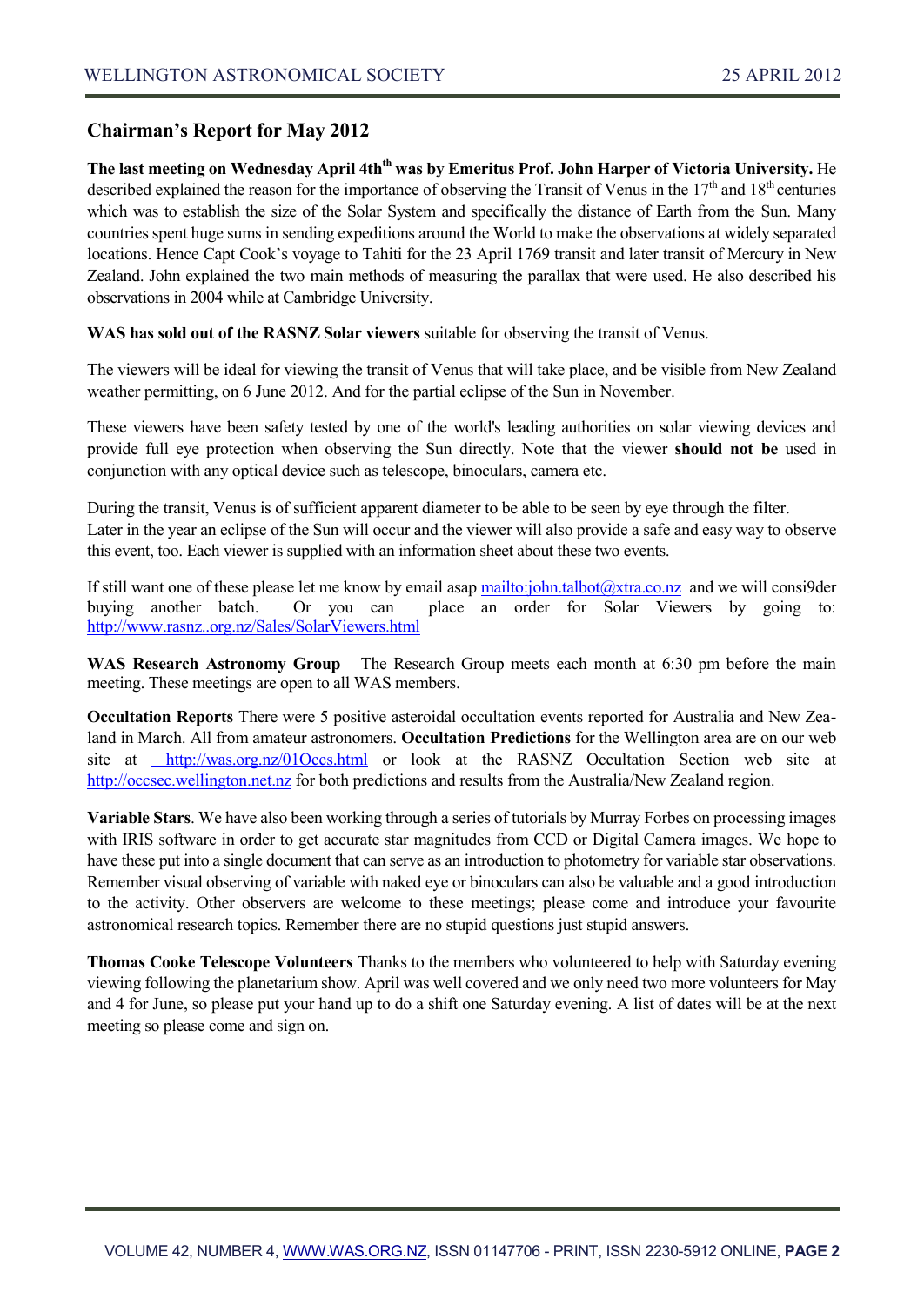#### **Making a simple cheap Sun Funnel**

By John Talbot.

Some of you will all ready have seen the article on making a Sun Funnel at [www.transitofvenus.nl.](http://www.transitofvenus.nl./)

I decided this would be a good simple back end for my small 140 mm Meade and set about having a go. The first and quite serious problem was I could not find a good equivalent of the black plastic funnel described in the article. But I came across a description of making a witches hat for Halloween which was basically a funnel with a brim. The pattern (Fig 1) below was marked onto a sheet of black A2 card about 0.5mm thick x 640mm x 460mm (25" x 18") from Warehouse Stationery (\$10).



Fig 1. Funnel Pattern

I marked the centre of the bottom long side of the card to use as a centre and then drew an arc from short edge to short edge just touching the top long edge. And a short arc about 2 or 3 cm radius at the bottom. I left an extra bit for overlap when rolled to use as glue flap. This gives about a 23 mm (9 inch) diameter mouth. I used PVA glue but anything that grabs and dries reasonably fast will do.

I held a thick broom handle in my vice to use as a rest when gluing and nipped a couple of small G cramps on each end of glue line and held the rest down on the broom stick while glue set enough to hold.

Then I followed the same process o[n http://transitofvenus.nl](http://transitofvenus.nl/) and cut about four cuts 4 to 5 cm long at small end to allow the eye piece to be inserted and then put a couple of hose clamps (\$4 each at my local hardware or motor spares shop) on and made sure it was pointing down the middle. At this stage I put it on my 4.5inch scope with 25mm Plossel eyepiece and pointed at the Sun and hung a sheet of A4 printer paper over the big end. Lined up and I had a nice roughly 6inch diameter image of Sun. Once focused I could see a sunspot on the Sun image. Printer paper has a lot of fibres that are visible so I got some "parchment" paper at Gordon Harris in Victoria St, Wellington with a dense fine grain and it works much better than printer or "tracing" paper and is only \$2 for an A3 sheet.

On the next page are images of the Sun taken a bit over a day apart clearly showing sunspots that have movedthey are not dirt on my lenses or the screen. These are taken with my old Nikon 3100 point and shoot digital camera. The times are camera re- corded so if one synchronises the camera clock before or after the observation it will be accurate

Photographing your PC screen while displaying the Date and Time Properties window soon after synchronising to Internet time using the msltime.irl.cri.nz server should allow to be within 2 seconds of UTC. If you have a KIWI OSD GPS unit photograph the video screen to get to within 1 second. The PC and camera clock display are the limiting steps.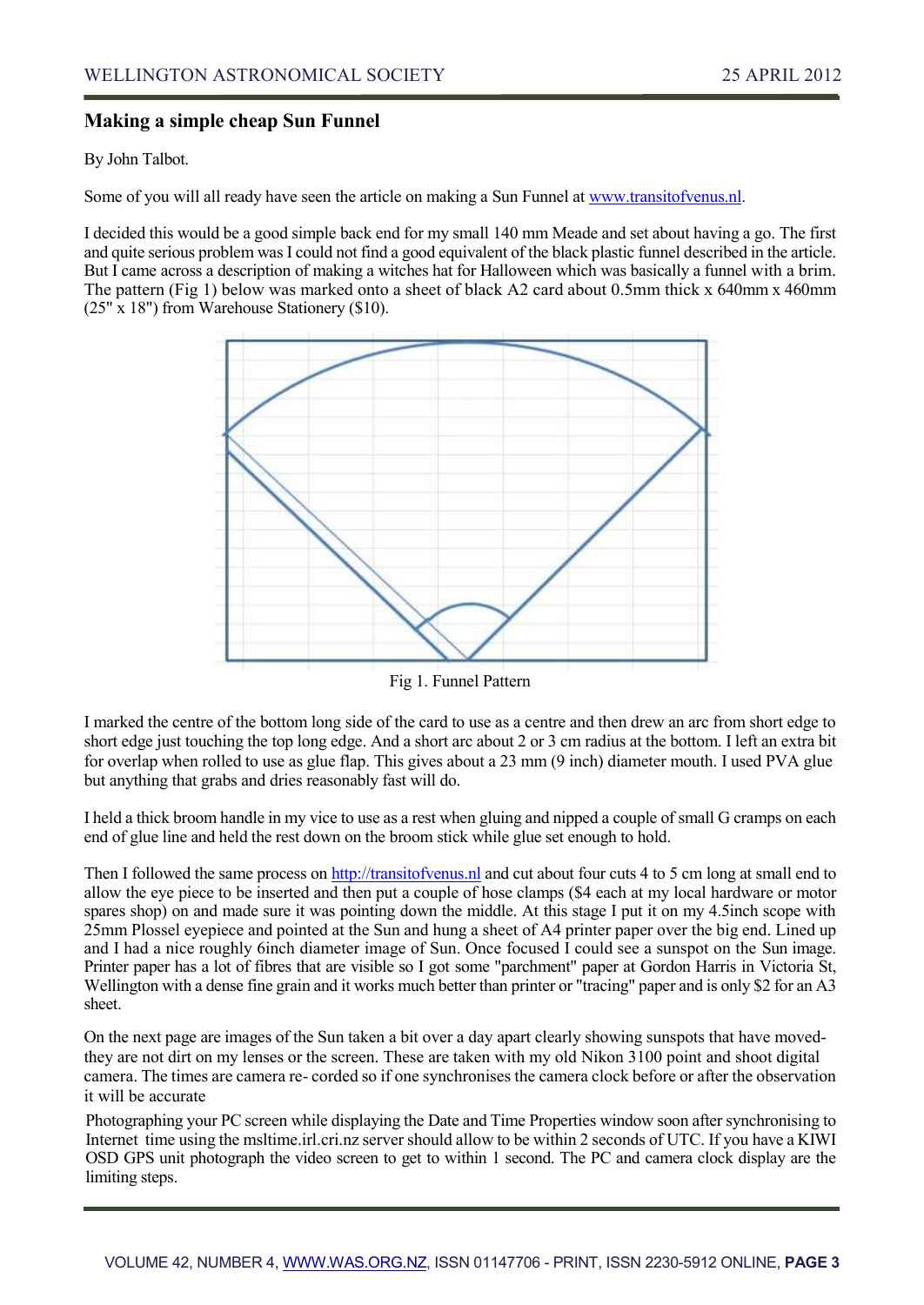#### WELLINGTON ASTRONOMICAL SOCIETY 25 APRIL 2012



Fig 2: Sun Funnel on Meade 140mm



Fig 3: Image at 20120422 01:48:30 UTC Fig 4: Image at 20120423 03:33:11 UTC

**WARNING** - This setup with a small telescope seems to work OK without overheating the eyepiece but if you want to use a 6 inch or bigger telescope you will need a front filter or stop aperture to reduce the energy you are applying. I understand the risk is in melting, or worse boiling, the glue that holds the doublet or triplet achromatic lens in the eyepiece together. It would be sad and expensive to do this.

The Sun Funnel will be at next meeting for those who would like to see it.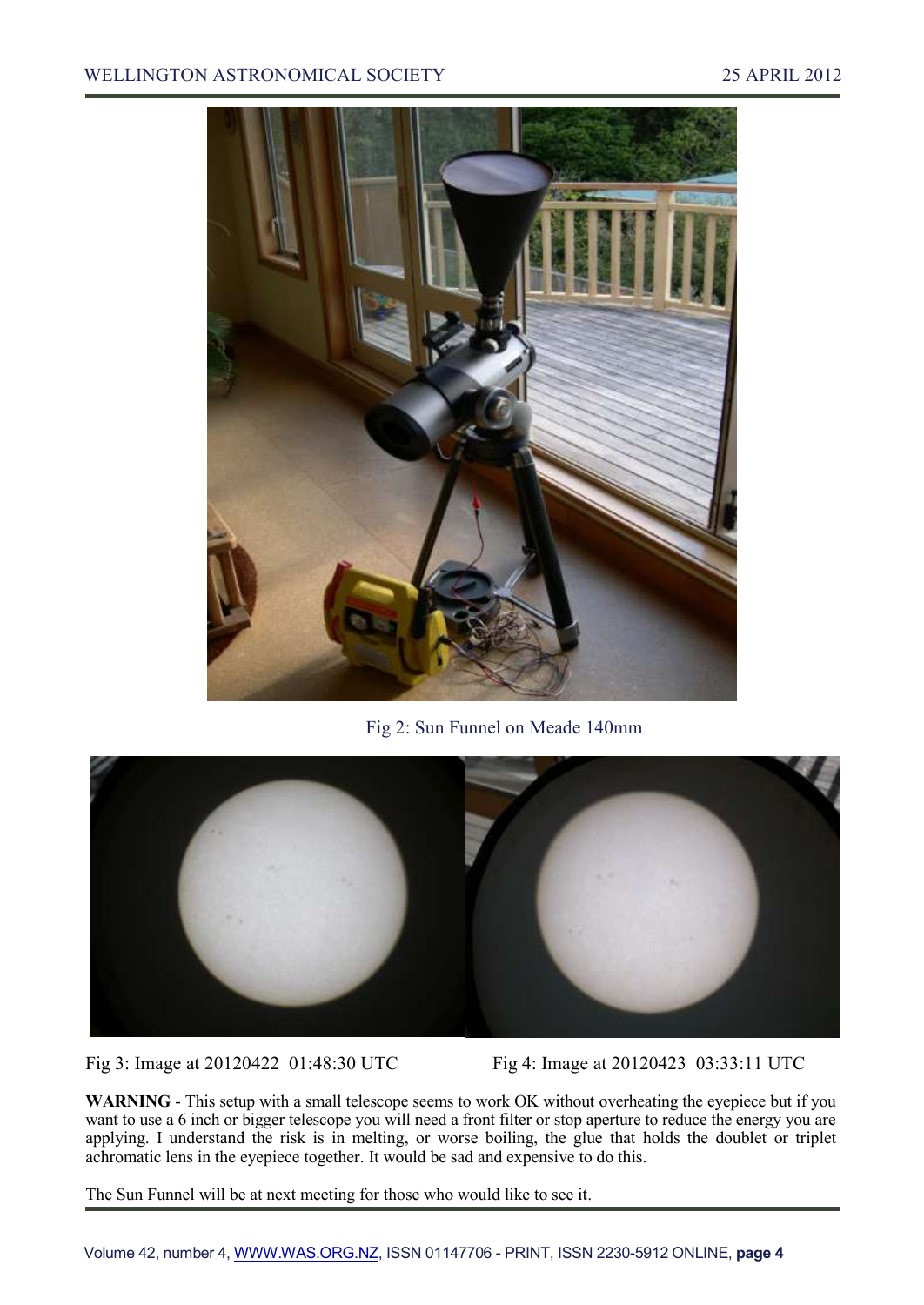#### **RASNZ Conference June 15-17**

-------------------------------

From Dennis Goodman, Chair, RASNZ Standing Conference Committee:

Well as I write this it is just under 3 months to Conference - and that time will fly by very quickly. Conference registrations are starting to come in now, and we encourage you to register early.

Registration forms

are available on the RASNZ Webpage [\(www.rasnz.org.nz\)](http://www.rasnz.org.nz/) Likewise for

those wanting to present papers/poster papers - please lodge your intentions via the paper/

poster-paper form on the RASNZ Webpage. The deadline to get the early registration discount is still some weeks away, but by registering now you will make sure you don't miss out.

Carterton is a lovely town within the Wairarapa region. It is blessed with a nice, temperate climate, good shopping, some nice cafes, high quality wineries nearby, and also nearby is Stonehenge Aotearoa. A visit to the latter will be an option for those wishing to take it.

#### **Third International Starlight Conference**

------------------------------------------- The Starlight Conference is at Lake Tekapo, 11-13 June 2012. The website is accepting registrations and on-line requests to give an oral or poster paper. Visit [www.starlight2012.org](http://www.starlight2012.org/) for full details.

It will be a multidisciplinary conference on the scientific and cultural benefits of observing dark starlit skies. The meeting will be of interest to RASNZ members and to many other interest groups in education, tourism, environmental protection and to those interested in

the cultural and ethnic aspects of astronomy. As participation will be limited, early registration is encouraged.

The Starlight Conference is jointly hosted by the University of Canterbury and by RASNZ, and is being sponsored by the University of Canterbury, by RASNZ, by the Royal Society of NZ, by Endeavour Capital Ltd and by the NZ National Commission to UNESCO.

-- Abridged from a note by John Hearnshaw.

Again, our thanks to The Phoenix Astronomical Society for hosting the 2012 Conference. They are putting in plenty of work, so let's show our appreciation by turning up in substantial numbers. We are also advancing with plans for the RASNZ Conferences in 2013 in Invercargil, and 2014 in Whakatane. See you at Conference.

Cont next page…

| Council                                                                                         | <b>Members</b> | of. | the | <b>WAS</b> | council | for | $2011 - 12$ |  |
|-------------------------------------------------------------------------------------------------|----------------|-----|-----|------------|---------|-----|-------------|--|
| Executive:                                                                                      |                |     |     |            |         |     |             |  |
| President; John Talbot john.talbot@xtra.co.nz                                                   |                |     |     |            |         |     |             |  |
| <u>Vice President; Gordon Hudson gordon@kpo.org.nz</u>                                          |                |     |     |            |         |     |             |  |
| Secretary; Chris Monigatti chrismon@xtra.co.nz                                                  |                |     |     |            |         |     |             |  |
| Treasurer; Lesley Hughes hpwas@hugpar.gen.nz                                                    |                |     |     |            |         |     |             |  |
| Curator of Instruments; Gordon Hudson                                                           |                |     |     |            |         |     |             |  |
| <b>Website; John Homes</b><br>Telescope Custodian; Chris Monigatti                              |                |     |     |            |         |     |             |  |
| General Council Members- Frank Andrews, Roger Butland, Aline Homes, John Homes and Bill Parkin, |                |     |     |            |         |     |             |  |
| Newsletter Editor; Vicki Irons                                                                  |                |     |     |            |         |     |             |  |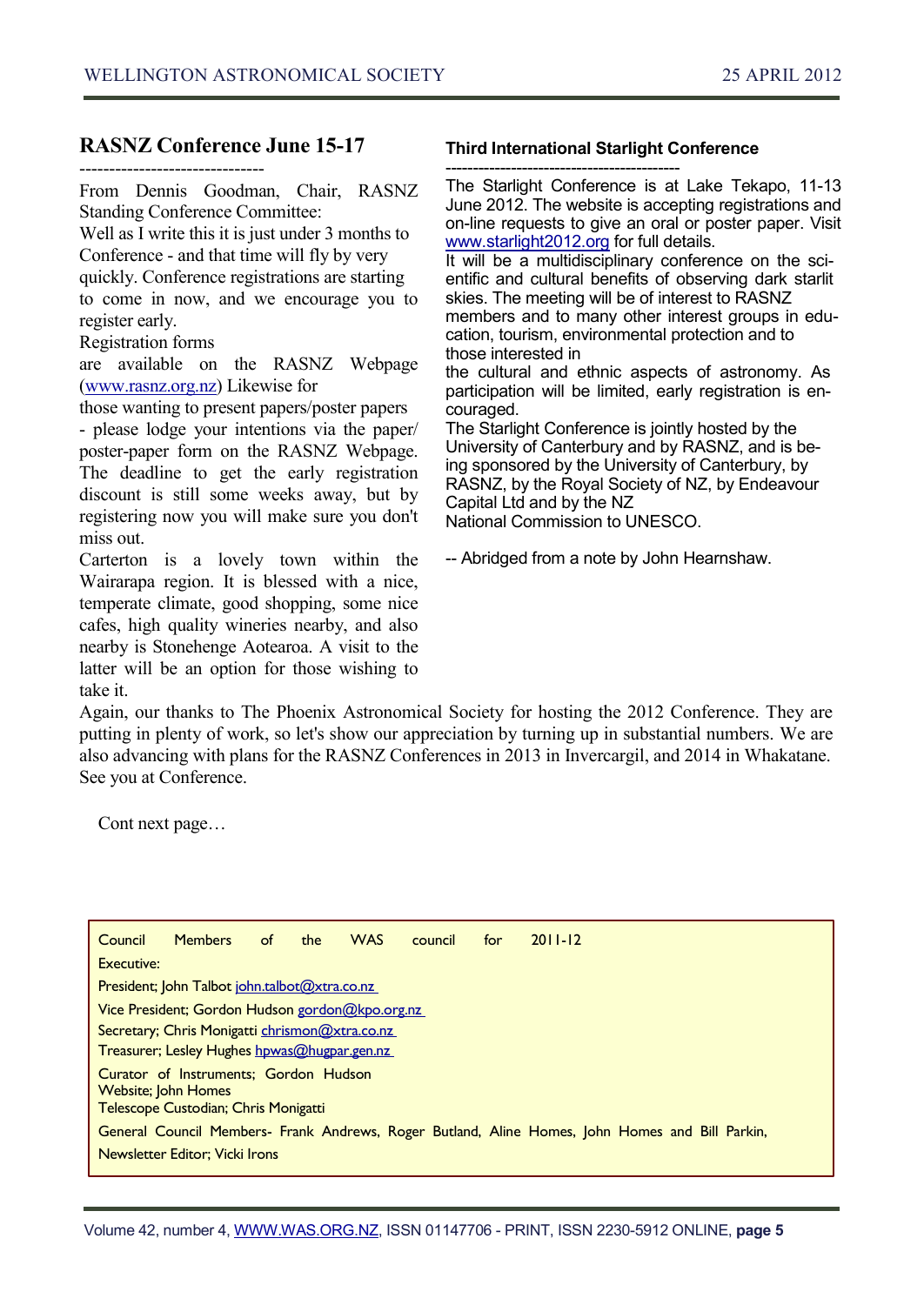#### **…RASNZ Conference cont.**

As with the 2010 and 2011 Conference there is no on-site accommodation.

Carterton is a town rather than a city, but there are plenty of accommodation options in the town itself, or very nearby. The Standing Conference Committee has grabbed a motel within the camping ground.

There are more nice cabins there, plus motels and hotel accommodation, several B & B's in Carterton. At Masterton they have backpackers. The Carterton Events Centre is a venue with tiered seating so everyone can easily see the screens.

On the registration form there is the train timetable for those who need public transport from Wellington to Carterton. The train station is all of 5-10 minutes walk from the Carterton Events Centre, and from some of the accommodations options.

The papers timetable information will be put on the RASNZ page. The feature papers will be those from Ed Budding (Fellows lecture), and from our guests Wayne Orchiston and Clive Ruggles. Clive will also give a public lecture late on the Sunday afternoon. All details will be on the RASNZ Webpage as they become available.

Conference takes place a little over a week following the Transit of Venus. We are anticipating several people will want to attend. If enough interest is indicated we could set aside time to discuss the transit, present observations, findings etc. within the programme then we can do so. But, please tell us...

#### **Book Reviews**

"Don't Sell Your Coat" by Harold Ambler and "The Chilling Stars" by Henrik Svensmark *reviewed by Vicki Irons* 

Ambler's book provides a full coverage of several sciences which show data considered controversial about climate change and "global warming". He covers the effects of urban vs rural temperature records, the viability of converting food production to fuel production and variability of ice thicknesses, but the part of most interest to us as astronomers is the chapters extolling the work of Henrik Svensmark and his book "The Chilling Stars: A New Theory of Climate Change" which postulated the theory that the number of sunspots has an effect on limiting cosmic rays which are believed to seed cloud formation. Consequently when sunspot numbers are few we have more clouds and cooler weather. This is the sunspot/temperature relation noticed by Maunder and described as ushering in the "mini" ice age when the Thames regularly froze.

Svensmark looks at our unpredictable Sun and suggests that it may well be more responsible for climate variations than we perceive at present. His book is worth a read and is based on good science. Ambler's book covers several science disciplines while describing more controversial ideas rather emotively.

Henrik Svensmark concluded his book with the simple observation that planet Earth is finite; we know fossil fuels are finite therefore it makes sense to limit their use, save them for services that are vital to our wellbeing and stop burning them for frivolous use (such as car/ motorbike races, driving down to the local dairy or inefficient heating) and start operating as though every extracted drop is truly valuable and can provide great worth when utilised optimally.

Astronomers who enjoy learning about the Sun know of its powerful, variable and unpredictable nature and may enjoy learning of these ideas that are currently so important.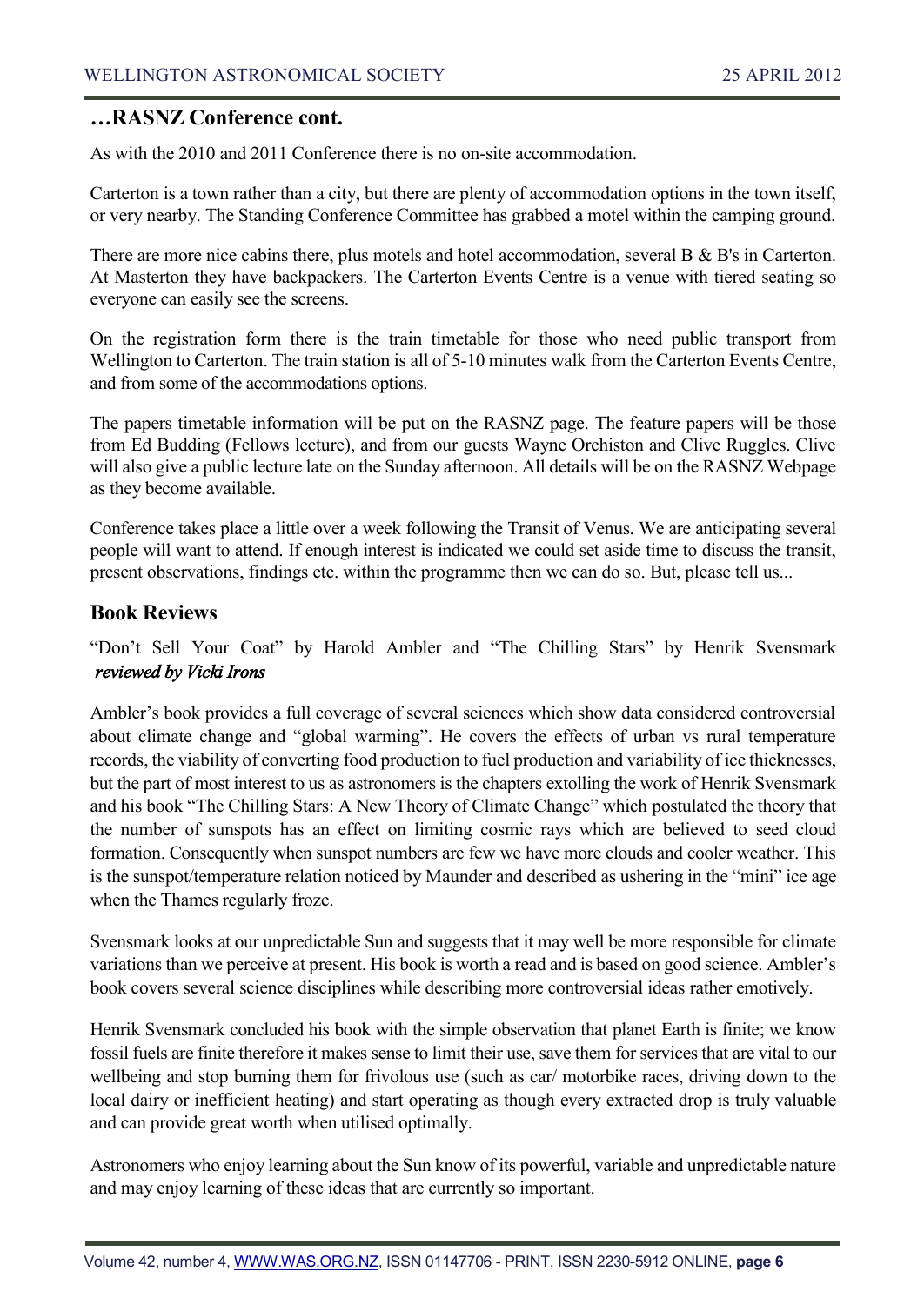

### **The Evening Sky in May 2012**

**Venus** (not shown) is the brilliant 'evening star' appearing low in the northwest soon after sunset. It sets around 7:20 pm at the beginning of the month but only 30 minutes after sunset at the end. As the sky darkens **Sirius** appears in the west with **Orion** below it. **Canopus** is southwest of the zenith. **Crux**, the Southern Cross, and the Pointers are southeast of overhead. Midway up the north sky is orange **Mars**. To its left is Regulus, the brightest star in Leo. High in the northeast sky is **Saturn** making a close pairing with **Spica**, the brightest star in **Virgo**. Below them, low in the northeast is **Arcturus**, a bright orange star often twinkling red and green.

**Venus** is catching us up and getting closer. It is slipping lower in the twilight as it moves between the Earth and the Sun. It is 53 million km from us mid-month. In a telescope it appears as a tall thin crescent as most of its sun-lit side is facing away from us. Venus crosses the face of the sun ('transits') on June 6. That event will be visible from New Zealand.

**Mars** is fading as we leave it behind. We passed it in early March. It is now around 160 million km away and small in a telescope. **Saturn** is a nice sight in a telescope. A small telescope will show the rings. Saturn's largest and brightest moon, Titan, orbits about four ring-diameters from the planet. Larger telescopes will show Saturn's smaller moons looking like faint stars close to the planet. Saturn is 1330 million km away in mid May.

Below Sirius are **Rigel** and **Betelgeuse**, the brightest stars in **Orion**. Between them is a line of three stars: Orion's belt. To southern hemisphere star watchers, the line of three makes the bottom of 'The Pot', now on its side. **Sirius,** 'the Dog Star', marks the head of **Canis Major** the big dog. Sirius is the brightest star in the sky though planets Venus, Mars and Jupiter can be brighter.

**Crux**, the Southern Cross, is southeast of the zenith. Left of it are Beta and **Alpha Centauri,** often called 'The Pointers'. Alpha Centauri is the closest naked-eye star, 4.3 light years away. It is a binary star: two sun-sized stars orbiting each other in 80 years. Beta Centauri, like most of the stars in Crux, is a blue-giant star hundreds of light years away. **Canopus** is also very luminous and distant: 13 000 times brighter than the sun and 300 light years away.

Low in the east is the orange star **Antares**, marking the heart of the Scorpion. Antares means 'rival to Mars' in Greek. It is a red giant like Betelgeuse; 600 light years away and 19 000 times brighter than the sun. **Arcturus**, in the northeast, is the brightest red star in the sky but, at 37 light years, is much closer than the red-giants previously mentioned. It is about 120 times brighter than the sun.

The **Milky Way** is brightest in the southeast toward **Scorpius** and **Sagittarius**. In a dark sky it can be traced up the sky past the Pointers and Crux, fading toward Sirius. The Milky Way is our edgewise view of the galaxy, the pancake of billions of stars of which the sun is just one. The thick hub of the galaxy, 30 000 light years away, is in Sagittarius. The nearby outer edge is by Orion. A scan along the Milky Way with binoculars shows many clusters of stars and some glowing gas clouds, particularly in the **Carina**  region, to the right of Crux, and in Scorpius.

The Clouds of Magellan, **LMC** and **SMC**, are midway down the southern sky, easily seen by eye on a dark moonless night. They are small galaxies. The Large Magellanic Cloud is about 160 000 light years away and is about 5% the mass of our Milky Way galaxy. The Small Cloud is around 200 000 light years away and 3% the mass of our galaxy. That's still many billions of stars.

**Mercury** (not shown) ends a morning sky appearance in late May. At the beginning of the month it rises in the east two hours before the sun. Its rising time gets steadily later as it moves to the far side of the sun. It is around 190 million km from Earth at mid month and tiny in a telescope.

*A light year (l.y.)is the distance that light travels in one year: nearly 10 million million km or 10<sup>13</sup> km. Sunlight takes eight minutes to get here; moonlight about one second. Sunlight reaches Neptune, the outermost major planet, in four hours. It takes four years to reach the nearest star, Alpha Centauri.*